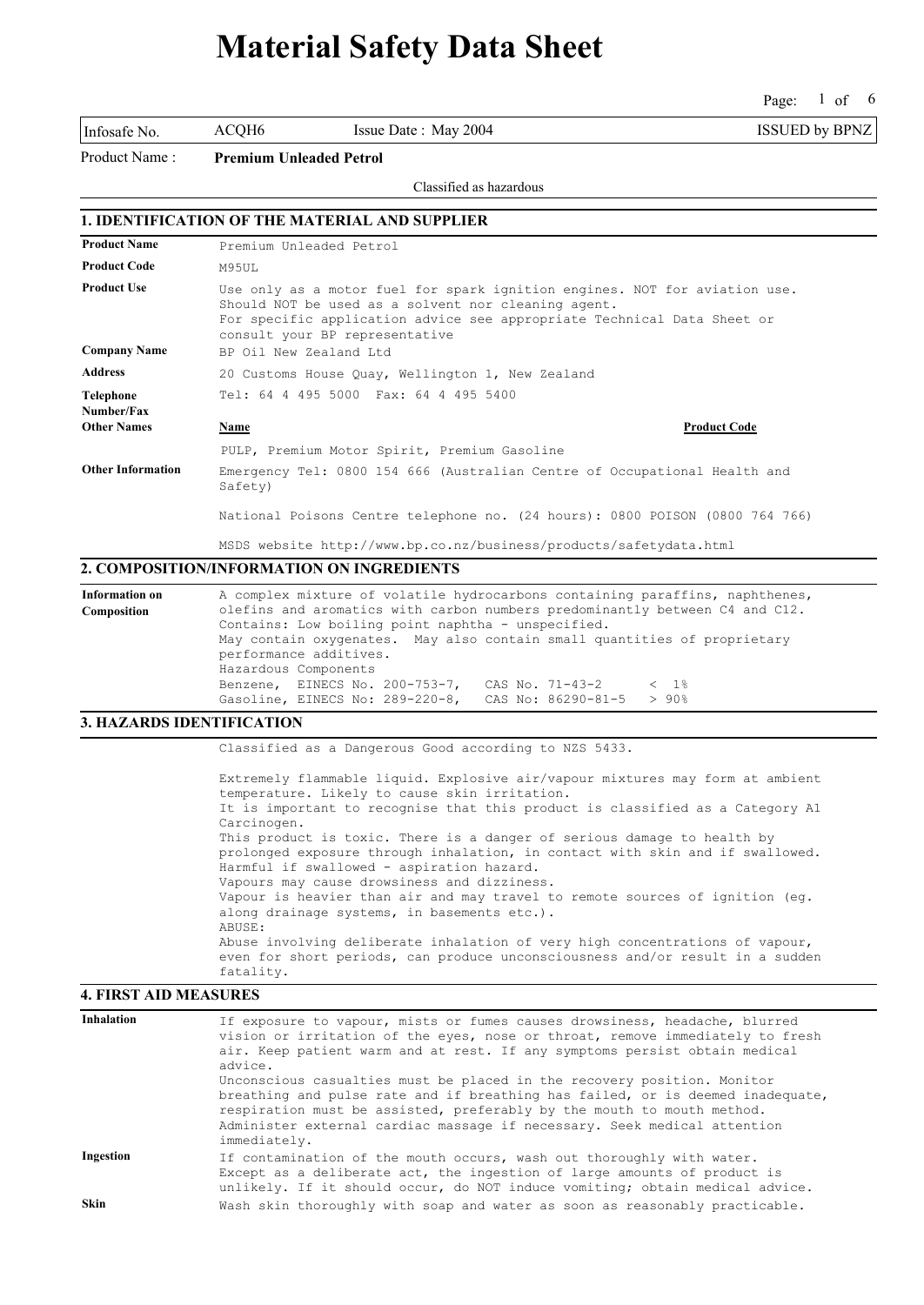Page: 2 of 6

| Infosafe No.                     | ACQH6                                                                                                                                                                                                                                                                                                                                                                                                                                                                                                                            | Issue Date: May 2004                                                                                                                                                                                                                                                                                                                                                                                                                                                                                                                                                                                                                                                                                                                                                                                                                                                                                                                                                                                                                                                                                                                                                                                                                                                                                                                                                                                                                                                                 | <b>ISSUED by BPNZ</b> |  |
|----------------------------------|----------------------------------------------------------------------------------------------------------------------------------------------------------------------------------------------------------------------------------------------------------------------------------------------------------------------------------------------------------------------------------------------------------------------------------------------------------------------------------------------------------------------------------|--------------------------------------------------------------------------------------------------------------------------------------------------------------------------------------------------------------------------------------------------------------------------------------------------------------------------------------------------------------------------------------------------------------------------------------------------------------------------------------------------------------------------------------------------------------------------------------------------------------------------------------------------------------------------------------------------------------------------------------------------------------------------------------------------------------------------------------------------------------------------------------------------------------------------------------------------------------------------------------------------------------------------------------------------------------------------------------------------------------------------------------------------------------------------------------------------------------------------------------------------------------------------------------------------------------------------------------------------------------------------------------------------------------------------------------------------------------------------------------|-----------------------|--|
| Product Name:                    | <b>Premium Unleaded Petrol</b>                                                                                                                                                                                                                                                                                                                                                                                                                                                                                                   |                                                                                                                                                                                                                                                                                                                                                                                                                                                                                                                                                                                                                                                                                                                                                                                                                                                                                                                                                                                                                                                                                                                                                                                                                                                                                                                                                                                                                                                                                      |                       |  |
|                                  |                                                                                                                                                                                                                                                                                                                                                                                                                                                                                                                                  | Classified as hazardous                                                                                                                                                                                                                                                                                                                                                                                                                                                                                                                                                                                                                                                                                                                                                                                                                                                                                                                                                                                                                                                                                                                                                                                                                                                                                                                                                                                                                                                              |                       |  |
| Eye<br><b>Advice to Doctor</b>   | Remove heavily contaminated clothing and wash underlying skin.<br>In extreme situations of saturation with this product, drench with water,<br>remove clothing as soon as possible and wash skin with soap and water.<br>Seek medical advice if skin becomes red, swollen or painful.<br>Wash eye thoroughly with copious quantities of water, ensuring eyelids are<br>held open. Obtain medical advice if any pain or redness develops or persists.<br>Treatment should in general be symptomatic and directed to relieving any |                                                                                                                                                                                                                                                                                                                                                                                                                                                                                                                                                                                                                                                                                                                                                                                                                                                                                                                                                                                                                                                                                                                                                                                                                                                                                                                                                                                                                                                                                      |                       |  |
|                                  | effects.<br>Product can be aspirated on swallowing or following requrgitation of stomach<br>contents, and can cause severe and potentially fatal chemical pneumonitis,<br>which will require urgent treatment. Because of the risk of aspiration,<br>induction of vomiting and gastric lavage should be avoided.<br>Gastric lavage should be undertaken only after endotracheal intubation.<br>Monitor for cardiac dysrhythmias.                                                                                                 |                                                                                                                                                                                                                                                                                                                                                                                                                                                                                                                                                                                                                                                                                                                                                                                                                                                                                                                                                                                                                                                                                                                                                                                                                                                                                                                                                                                                                                                                                      |                       |  |
| <b>5. FIRE FIGHTING MEASURES</b> |                                                                                                                                                                                                                                                                                                                                                                                                                                                                                                                                  |                                                                                                                                                                                                                                                                                                                                                                                                                                                                                                                                                                                                                                                                                                                                                                                                                                                                                                                                                                                                                                                                                                                                                                                                                                                                                                                                                                                                                                                                                      |                       |  |
|                                  | available from any fire.<br>approved breathing apparatus.                                                                                                                                                                                                                                                                                                                                                                                                                                                                        | For major fires call the Fire Service. Ensure an escape path is always<br>There is a danger of flashback if sparks or hot surfaces ignite vapour.<br>Use foam, dry powder or water fog. DO NOT use water jets.<br>Fires in confined spaces should be dealt with by trained personnel wearing<br>Any spillage should be regarded as a potential fire risk.                                                                                                                                                                                                                                                                                                                                                                                                                                                                                                                                                                                                                                                                                                                                                                                                                                                                                                                                                                                                                                                                                                                            |                       |  |
| <b>Hazardous</b>                 |                                                                                                                                                                                                                                                                                                                                                                                                                                                                                                                                  | Toxic fumes may be evolved on burning or exposure to heat.                                                                                                                                                                                                                                                                                                                                                                                                                                                                                                                                                                                                                                                                                                                                                                                                                                                                                                                                                                                                                                                                                                                                                                                                                                                                                                                                                                                                                           |                       |  |
| <b>Combustion Products</b>       |                                                                                                                                                                                                                                                                                                                                                                                                                                                                                                                                  | See Stability and Reactivity, Section 10 of this Safety Data Sheet.                                                                                                                                                                                                                                                                                                                                                                                                                                                                                                                                                                                                                                                                                                                                                                                                                                                                                                                                                                                                                                                                                                                                                                                                                                                                                                                                                                                                                  |                       |  |
|                                  | <b>6. ACCIDENTAL RELEASE MEASURES</b>                                                                                                                                                                                                                                                                                                                                                                                                                                                                                            |                                                                                                                                                                                                                                                                                                                                                                                                                                                                                                                                                                                                                                                                                                                                                                                                                                                                                                                                                                                                                                                                                                                                                                                                                                                                                                                                                                                                                                                                                      |                       |  |
| 7. HANDLING AND STORAGE          | fire and/or explosion hazard.<br>anticipated.<br>Ensure good ventilation.<br>8, of this Safety Data Sheet.<br>risk of ignition.<br>product into drainage system.                                                                                                                                                                                                                                                                                                                                                                 | As this product has a very low flash point any spillage or leak is a severe<br>Spilled material may make surfaces slippery.<br>It is advised that stocks of suitable absorbent material should be held in<br>quantities sufficient to deal with any spillage which may be reasonably<br>Vapour is heavier than air and may travel to remote sources of ignition (eq.<br>along drainage systems, in basements etc.).<br>Isolate spillage from all ignition sources including road traffic.<br>Evacuate all non essential personnel from the immediate area.<br>If spillage has occurred in a confined space, ensure adequate ventilation and<br>check that a safe, breathable atmosphere is present before entry.<br>Wear protective clothing. See Exposure Controls/Personal Protection, section<br>Large and uncontained spillages should be smothered with foam to reduce the<br>The foam blanket should be maintained until the area is declared safe.<br>Recovery of large spillages should be effected by specialist personnel.<br>Protect drains from potential spills to minimise contamination. Do not wash<br>In the case of spillage on water, prevent the spread of product by the use of<br>suitable barrier equipment. Recover product from the surface. Protect<br>environmentally sensitive areas and water supplies.<br>Regular surveillance on the location of the spillage should be maintained.<br>In the event of spillages contact the appropriate authorities. |                       |  |
|                                  |                                                                                                                                                                                                                                                                                                                                                                                                                                                                                                                                  |                                                                                                                                                                                                                                                                                                                                                                                                                                                                                                                                                                                                                                                                                                                                                                                                                                                                                                                                                                                                                                                                                                                                                                                                                                                                                                                                                                                                                                                                                      |                       |  |
| Handling                         | level.<br>Do not siphon product by mouth.                                                                                                                                                                                                                                                                                                                                                                                                                                                                                        | Ensure good ventilation and avoid as far as reasonably practicable the<br>inhalation and contact with vapours, mists or fumes which may be generated<br>during use. If such vapour, mists or fumes are generated, their concentration<br>in the workplace air should be controlled to the lowest reasonably practicable<br>Avoid contact with skin and observe good personal hygiene.<br>Avoid contact with eyes. If splashing is likely to occur wear a full face<br>visor or chemical goggles as appropriate.<br>Whilst using do not eat, drink or smoke.                                                                                                                                                                                                                                                                                                                                                                                                                                                                                                                                                                                                                                                                                                                                                                                                                                                                                                                          |                       |  |

Take all necessary precautions against accidental spillage into soil or water.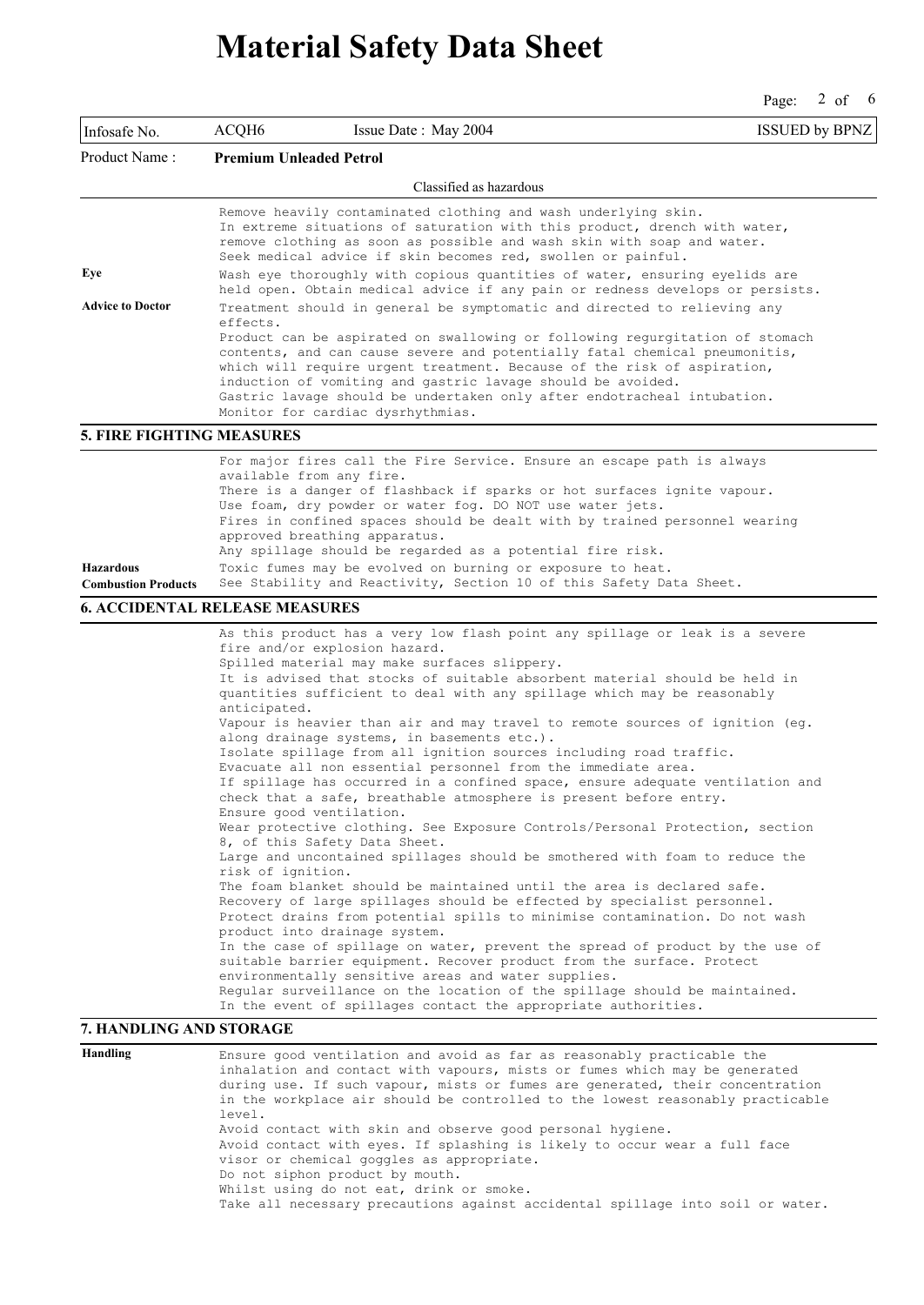Page: 3 of 6

| Infosafe No.             | ACQH6                          | Issue Date: May 2004                                                                                                                                                                                                 | <b>ISSUED by BPNZ</b> |  |
|--------------------------|--------------------------------|----------------------------------------------------------------------------------------------------------------------------------------------------------------------------------------------------------------------|-----------------------|--|
| Product Name:            | <b>Premium Unleaded Petrol</b> |                                                                                                                                                                                                                      |                       |  |
|                          |                                | Classified as hazardous                                                                                                                                                                                              |                       |  |
| <b>Storage</b>           | ignition.                      | Store and dispense only in well ventilated areas away from heat and sources of                                                                                                                                       |                       |  |
|                          |                                | Store and use only in equipment/containers designed for use with this product.<br>Containers must be properly labelled and kept closed when not in use.                                                              |                       |  |
|                          |                                | Do not remove warning labels from containers.<br>Empty packages may contain some remaining product. Retain hazard warning                                                                                            |                       |  |
|                          | of empty packaging.            | labels on empty packages as a guide to the safe handling, storage and disposal                                                                                                                                       |                       |  |
|                          |                                | Do not enter storage tanks without breathing apparatus unless the tank has<br>been well ventilated and the tank atmosphere has been shown to contain                                                                 |                       |  |
|                          |                                | hydrocarbon vapour concentrations of less than 1% of the lower flammability<br>limit and an oxygen concentration of at least 20% volume.                                                                             |                       |  |
|                          |                                | Always have sufficient people standing by outside the tank with appropriate                                                                                                                                          |                       |  |
|                          |                                | breathing apparatus and equipment to effect a quick rescue.                                                                                                                                                          |                       |  |
| <b>Other Information</b> | Fire Prevention                |                                                                                                                                                                                                                      |                       |  |
|                          |                                | Light hydrocarbon vapours can build up in the headspace of tanks. Tank                                                                                                                                               |                       |  |
|                          |                                | headspaces should always be regarded as potentially flammable and care should<br>be taken to avoid static electrical discharge and all ignition sources during<br>filling, ullaging and sampling from storage tanks. |                       |  |
|                          |                                | When the product is pumped (e.g. during filling, discharge or ullaging) and                                                                                                                                          |                       |  |
|                          |                                | when sampling, there is a risk of static discharge. Ensure equipment used is<br>properly earthed or bonded to the tank structure.                                                                                    |                       |  |
|                          |                                | Electrical equipment should not be used unless it is intrinsically safe (i.e.<br>will not produce sparks).                                                                                                           |                       |  |
|                          |                                | Explosive air/vapour mixtures may form at ambient temperature.                                                                                                                                                       |                       |  |
|                          |                                | If product comes into contact with hot surfaces, or leaks occur from                                                                                                                                                 |                       |  |
|                          |                                | pressurised fuel pipes, the vapour or mists generated will create a<br>flammability or explosion hazard.                                                                                                             |                       |  |
|                          |                                | Product contaminated rags, paper or material used to absorb spillages,                                                                                                                                               |                       |  |
|                          |                                | represent a fire hazard, and should not be allowed to accumulate. Dispose of<br>safely immediately after use.                                                                                                        |                       |  |
|                          |                                | Empty containers represent a fire hazard as they may contain some remaining                                                                                                                                          |                       |  |
|                          | containers.                    | flammable product and vapour. Never cut, weld, solder or braze empty                                                                                                                                                 |                       |  |

### **8. EXPOSURE CONTROLS/PERSONAL PROTECTION**

| <b>National Exposure</b>         | Ensure good ventilation. Avoid, as far as reasonably practicable, inhalation                                                                                                                                                                                                                                                                                                                                                                                                                                                                                                                                                                                                                                                                                                                                                                                                                                                                                                                             |
|----------------------------------|----------------------------------------------------------------------------------------------------------------------------------------------------------------------------------------------------------------------------------------------------------------------------------------------------------------------------------------------------------------------------------------------------------------------------------------------------------------------------------------------------------------------------------------------------------------------------------------------------------------------------------------------------------------------------------------------------------------------------------------------------------------------------------------------------------------------------------------------------------------------------------------------------------------------------------------------------------------------------------------------------------|
| <b>Standards</b>                 | of vapour, mists or fumes generated during use.<br>If vapour, mists or fumes are generated, their concentration in the workplace<br>air should be controlled to the lowest reasonably practicable level.<br>Relevant exposure limits are:<br>Petrol (Gasoline)<br>NZWES Exposure Standard: 300 ppm (8hr TWA)<br>Benzene<br>NZWES Exposure Standard: 5ppm (similar or equal to: 16 mq/m3) (8hr TWA).<br>Carcinogen category notice: Category A1. Established human carcinogen known to<br>be carcinogenic to humans. There is sufficient evidence to establish a causal<br>association between human exposure to these substances and the development of<br>cancer. See Chapter 7: Carcinogens, published by the Occupational Safety and<br>Health Service, Department of Labour.<br>Carcinogen Category A1 (Confirmed Human Carcinogen)<br>Note: Several comprehensive reviews have been made of benzene toxicity over<br>the recent years. It is not, therefore, the intention of this documentation to |
|                                  | exhaustively review all related scientific literature, but to summarise the<br>available quantitative dose-response information with regard to exposure to<br>low concentrations of benzene. This information was used to provide quidelines<br>for the Exposure Standards Working Group to set an exposure standard for<br>benzene.                                                                                                                                                                                                                                                                                                                                                                                                                                                                                                                                                                                                                                                                     |
| <b>Respiratory</b><br>Protection | If operations are such that exposure to vapour, mist or fume may be<br>anticipated, then suitable approved respiratory equipment should be worn.<br>The use of respiratory equipment must be strictly in accordance with the<br>manufacturers' instructions and any statutory requirements governing its<br>selection and use.                                                                                                                                                                                                                                                                                                                                                                                                                                                                                                                                                                                                                                                                           |
| <b>Body Protection</b>           | Wear face visor or goggles in circumstances where eye contact can accidentally<br>occur.<br>If skin contact is likely, wear impervious protective clothing and/or gloves.                                                                                                                                                                                                                                                                                                                                                                                                                                                                                                                                                                                                                                                                                                                                                                                                                                |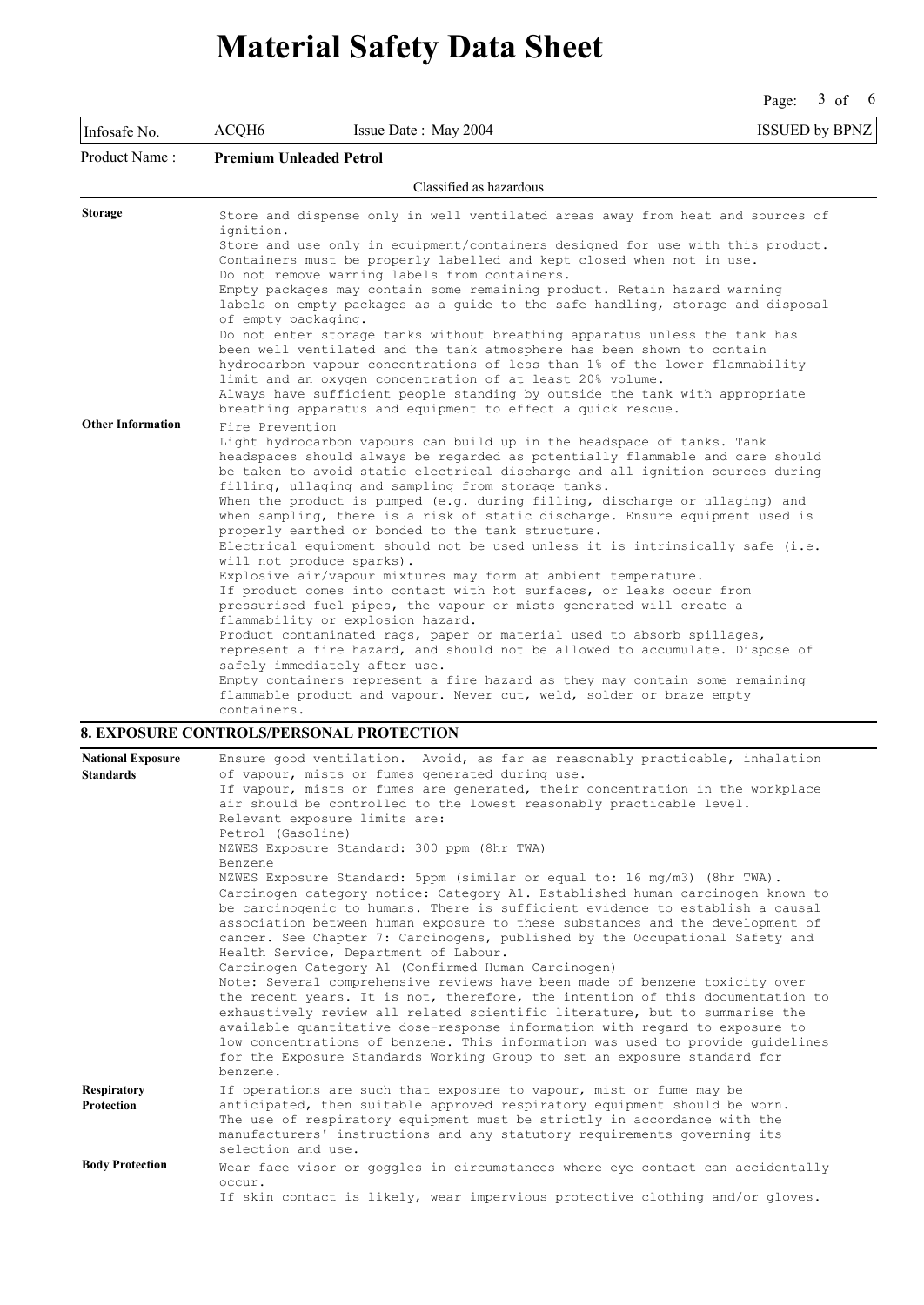Page: 4 of 6

|                                                      |                                                                                                                                                                           |                                             | 1 agu.<br>$\cdot$ $\cdot$ $\cdot$ |  |
|------------------------------------------------------|---------------------------------------------------------------------------------------------------------------------------------------------------------------------------|---------------------------------------------|-----------------------------------|--|
| Infosafe No.                                         | ACQH6                                                                                                                                                                     | Issue Date: May 2004                        | <b>ISSUED by BPNZ</b>             |  |
| Product Name:                                        | <b>Premium Unleaded Petrol</b>                                                                                                                                            |                                             |                                   |  |
|                                                      |                                                                                                                                                                           | Classified as hazardous                     |                                   |  |
|                                                      | Protective clothing should be regularly inspected and maintained; overalls<br>should be dry-cleaned, laundered and preferably starched after use.                         |                                             |                                   |  |
| 9. PHYSICAL AND CHEMICAL PROPERTIES                  |                                                                                                                                                                           |                                             |                                   |  |
| Odour                                                | Gasoline like                                                                                                                                                             |                                             |                                   |  |
| <b>Boiling Point</b>                                 |                                                                                                                                                                           | 30 - 230°C Test Method: ASTM D 86           |                                   |  |
| <b>Vapour Pressure</b>                               |                                                                                                                                                                           | 60 - 90 kPa Test Method: ASTM D 323         |                                   |  |
| <b>Physical State</b>                                | Low viscosity liquid                                                                                                                                                      |                                             |                                   |  |
| Colour                                               | Yellow                                                                                                                                                                    |                                             |                                   |  |
| <b>Density</b>                                       | 750 kg/m <sup>3</sup> @ 15°C Test Method: ASTM D 1298                                                                                                                     |                                             |                                   |  |
| <b>Flash Point</b>                                   | <-40°C (PMC) Test Method: ASTM D 93                                                                                                                                       |                                             |                                   |  |
| <b>Flammable Limits</b><br><b>LEL</b>                | 0.6%                                                                                                                                                                      |                                             |                                   |  |
| <b>Flammable Limits</b><br>UEL                       | 8.0%                                                                                                                                                                      |                                             |                                   |  |
| <b>Other Information</b>                             | Grades: Premium Unleaded 96 Petrol                                                                                                                                        |                                             |                                   |  |
| <b>10. STABILITY AND REACTIVITY</b>                  |                                                                                                                                                                           |                                             |                                   |  |
| <b>Stability</b>                                     |                                                                                                                                                                           | Stable at ambient temperatures.             |                                   |  |
| <b>Hazardous</b><br>Polymerization                   | Hazardous polymerisation reactions will not occur.                                                                                                                        |                                             |                                   |  |
| <b>Materials to Avoid</b>                            |                                                                                                                                                                           | Avoid contact with strong oxidizing agents. |                                   |  |
| <b>Hazardous</b><br>Decomposition<br><b>Products</b> | Thermal decomposition products will vary with conditions.<br>Incomplete combustion will generate smoke, carbon dioxide and hazardous gases,<br>including carbon monoxide. |                                             |                                   |  |
| <b>Conditions to Avoid</b>                           | Sources of ignition                                                                                                                                                       |                                             |                                   |  |

#### **11. TOXICOLOGICAL INFORMATION**

Avoid excessive heat.

| <b>Inhalation</b>            | Likely to be irritating to the respiratory tract if high concentrations of<br>mists or vapour are inhaled.                                                                                                                                                                                                                                                                                                                                                                                                                                                                                                               |
|------------------------------|--------------------------------------------------------------------------------------------------------------------------------------------------------------------------------------------------------------------------------------------------------------------------------------------------------------------------------------------------------------------------------------------------------------------------------------------------------------------------------------------------------------------------------------------------------------------------------------------------------------------------|
|                              | May cause nausea, dizziness, headaches and drowsiness if high concentrations<br>of vapour are inhaled.<br>ABUSE:                                                                                                                                                                                                                                                                                                                                                                                                                                                                                                         |
|                              | Abuse involving deliberate inhalation of very high concentrations of vapour,<br>even for short periods, can produce unconsciousness and/or result in a sudden<br>fatality.                                                                                                                                                                                                                                                                                                                                                                                                                                               |
| Ingestion                    | Unlikely to cause harm if accidentally swallowed in small doses, though larger<br>quantities may cause nausea and diarrhoea.<br>Will injure the lungs if aspiration occurs, eg. during vomiting.                                                                                                                                                                                                                                                                                                                                                                                                                         |
| Skin                         | Likely to cause skin irritation.<br>Likely to result in chemical burns following prolonged wetting of the skin.<br>(eq. after a road traffic accident).                                                                                                                                                                                                                                                                                                                                                                                                                                                                  |
| Eye                          | Unlikely to cause more than transient stinging or redness if accidental eye<br>contact occurs.                                                                                                                                                                                                                                                                                                                                                                                                                                                                                                                           |
| <b>Chronic Effects</b>       | It is important to recognise that this product is classified as a Category Al<br>Carcinogen - Confirmed Human Carcinogen according to the Occupational Safety<br>and Health Service of the Department of Labour. The substance is carcinogenic<br>to humans based on the weight of evidence from epidemiological studies.<br>Contains Benzene. Prolonged or repeated exposure to benzene can cause anaemia<br>and other blood diseases, including leukaemia.<br>This product is toxic. There is a danger of serious damage to health by<br>prolonged exposure through inhalation, in contact with skin and if swallowed. |
| 14 BOOI QOIQ IT INBODILLEION |                                                                                                                                                                                                                                                                                                                                                                                                                                                                                                                                                                                                                          |

### **12. ECOLOGICAL INFORMATION**

| Mobility        | Spillages may penetrate the soil causing ground water contamination. |
|-----------------|----------------------------------------------------------------------|
| Persistence /   | This product is inherently biodegradable.                            |
| Degradability   |                                                                      |
| Bioaccumulation | There is no evidence to suggest bioaccumulation will occur.          |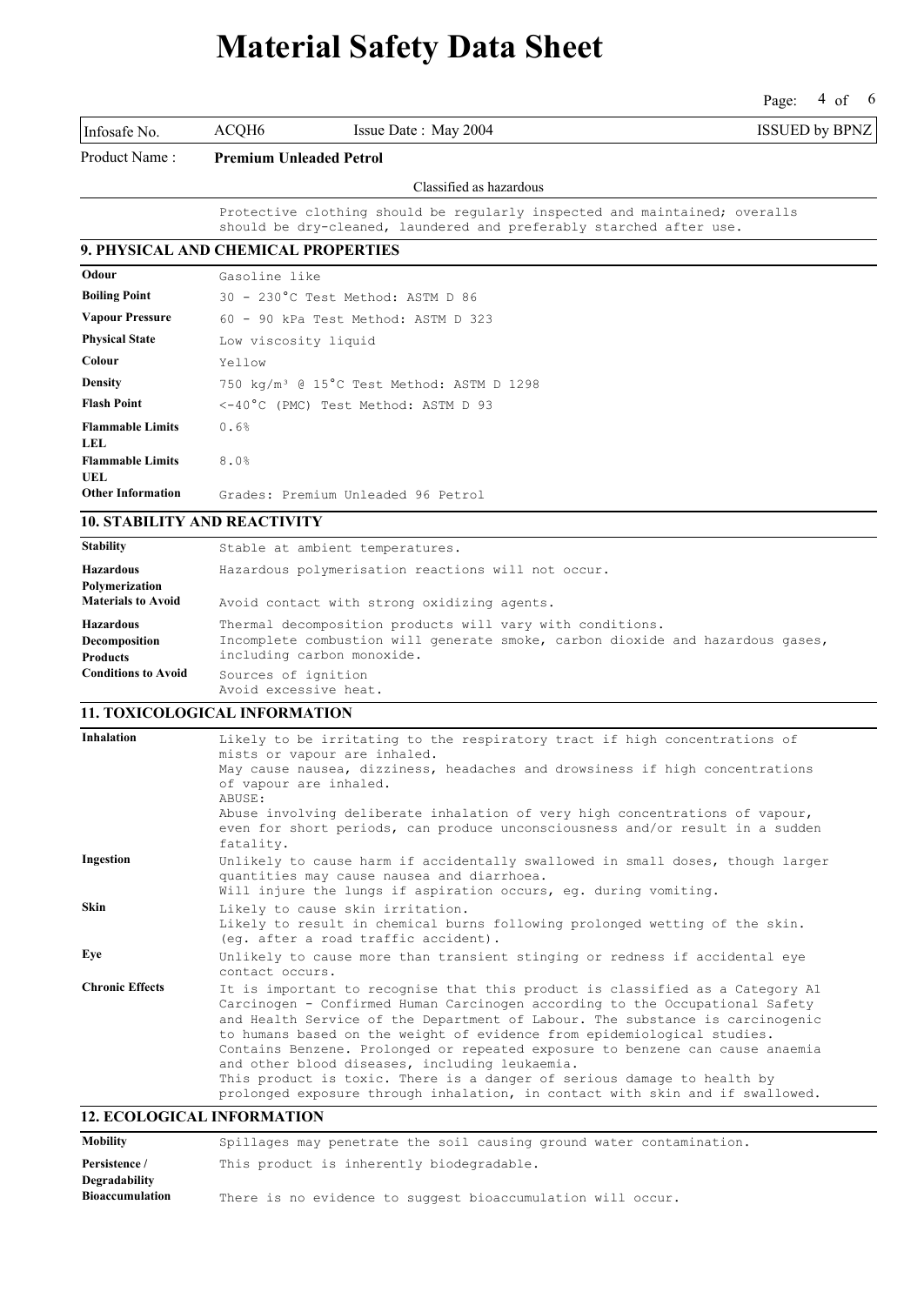Page: 5 of 6

| Infosafe No.                                                            | ACQH6<br>Issue Date: May 2004                                                                                                                                                                                                                                                                                                                                                                                                                                                                                                                                                                                                                                                                                                                                                                                                                                                                                                                                                                                                                                                                                                             |                                                                                                           | <b>ISSUED by BPNZ</b> |  |
|-------------------------------------------------------------------------|-------------------------------------------------------------------------------------------------------------------------------------------------------------------------------------------------------------------------------------------------------------------------------------------------------------------------------------------------------------------------------------------------------------------------------------------------------------------------------------------------------------------------------------------------------------------------------------------------------------------------------------------------------------------------------------------------------------------------------------------------------------------------------------------------------------------------------------------------------------------------------------------------------------------------------------------------------------------------------------------------------------------------------------------------------------------------------------------------------------------------------------------|-----------------------------------------------------------------------------------------------------------|-----------------------|--|
| Product Name :                                                          | <b>Premium Unleaded Petrol</b>                                                                                                                                                                                                                                                                                                                                                                                                                                                                                                                                                                                                                                                                                                                                                                                                                                                                                                                                                                                                                                                                                                            |                                                                                                           |                       |  |
|                                                                         |                                                                                                                                                                                                                                                                                                                                                                                                                                                                                                                                                                                                                                                                                                                                                                                                                                                                                                                                                                                                                                                                                                                                           | Classified as hazardous                                                                                   |                       |  |
| <b>Acute Toxicity -</b><br><b>Other Organisms</b>                       | Aquatic toxicity<br>Very toxic to aquatic microorganisms, likely to cause severe short-term and<br>may cause longer term adverse effects in the aquatic environment.<br>Spills may form a film on water surfaces causing physical damage to organisms.<br>Most moderate spills will evaporate or disperse within 24 hours. Oxygen<br>transfer could also be impaired.                                                                                                                                                                                                                                                                                                                                                                                                                                                                                                                                                                                                                                                                                                                                                                     |                                                                                                           |                       |  |
|                                                                         | <b>13. DISPOSAL CONSIDERATIONS</b>                                                                                                                                                                                                                                                                                                                                                                                                                                                                                                                                                                                                                                                                                                                                                                                                                                                                                                                                                                                                                                                                                                        |                                                                                                           |                       |  |
|                                                                         | Dispose of via an authorised person/ licensed waste disposal contractor in<br>accordance with local regulations.<br>Empty packages may contain some remaining product. Hazard warning labels are a<br>guide to the safe handling of empty packaging and should not be removed.<br>Empty containers represent a fire hazard as they may contain flammable product<br>residues and vapour. Never weld, solder or braze empty containers.<br>Materials contaminated with product should be treated as extremely flammable.<br>Disposal should be in accordance with local regulations.                                                                                                                                                                                                                                                                                                                                                                                                                                                                                                                                                       |                                                                                                           |                       |  |
|                                                                         | <b>14. TRANSPORT INFORMATION</b>                                                                                                                                                                                                                                                                                                                                                                                                                                                                                                                                                                                                                                                                                                                                                                                                                                                                                                                                                                                                                                                                                                          |                                                                                                           |                       |  |
| <b>U.N. Number</b><br><b>Proper Shipping</b><br>Name<br><b>DG Class</b> | This material is classified as a Class 3 - Flammable Liquid according to NZS<br>5433:1999 Transport of Dangerous Goods on Land.<br>Must not be loaded in the same freight container or on the same vehicle with:<br>- (Class 1) Explosives<br>- (Class 2.1) Flammable gases<br>- (Class 2.3) Toxic gases<br>- (Class 4.2) Spontaneously combustible substances<br>- (Class 5.1) Oxidising substances<br>- (Class 5.2) Organic peroxides or<br>- (Class 7) Radioactive materials unless specifically exempted.<br>Must not be loaded with in the same freight container; and on the same vehicle<br>must be separated horizontally by at least 3 metres unless all but one are<br>packed in separate freight containers with:<br>- (Class 4.3) Dangerous when wet substances<br>Goods of packing group II or III may be loaded in the same freight container<br>or on the same vehicle if transported in segregation devices with:<br>- (Class 4.2), Spontaneously combustible substances<br>- (Class 4.3), Dangerous when wet substances<br>- (Class 5.1), Oxidising substances<br>- (Class 5.2) Organic peroxides<br>1203<br>PETROL<br>3 |                                                                                                           |                       |  |
| <b>Hazchem Code</b>                                                     |                                                                                                                                                                                                                                                                                                                                                                                                                                                                                                                                                                                                                                                                                                                                                                                                                                                                                                                                                                                                                                                                                                                                           |                                                                                                           |                       |  |
| Packaging Method                                                        | 3[Y]E<br>3.8.3                                                                                                                                                                                                                                                                                                                                                                                                                                                                                                                                                                                                                                                                                                                                                                                                                                                                                                                                                                                                                                                                                                                            |                                                                                                           |                       |  |
| <b>Packing Group</b>                                                    | ΙI                                                                                                                                                                                                                                                                                                                                                                                                                                                                                                                                                                                                                                                                                                                                                                                                                                                                                                                                                                                                                                                                                                                                        |                                                                                                           |                       |  |
| Storage and<br><b>Transport</b>                                         | Marine Transport<br>Classified as Dangerous Goods by the criteria of the International Maritime<br>Dangerous Goods (IMDG) Code for transport by sea.<br>$UN-No:$<br>Class :<br>Packing group :<br>Proper Shipping Name :<br>EmS:<br>Stowage and Segregation Category :<br>Air Transport<br>Classified as Dangerous Goods by the criteria of the International Air<br>Transport Association (IATA) Dangerous Goods Regulations for transport by air.<br>$UN-NO:$<br>Class :<br>Packing group :<br>Proper Shipping Name :                                                                                                                                                                                                                                                                                                                                                                                                                                                                                                                                                                                                                   | 1203<br>3 Flammable Liquid<br>ΙI<br>PETROL<br>$3 - 07$<br>Е<br>1203<br>3 Flammable Liquid<br>ΙI<br>PETROL |                       |  |
| <b>EPG Number</b>                                                       | 3.1.001                                                                                                                                                                                                                                                                                                                                                                                                                                                                                                                                                                                                                                                                                                                                                                                                                                                                                                                                                                                                                                                                                                                                   |                                                                                                           |                       |  |
| <b>IERG Number</b>                                                      | 14                                                                                                                                                                                                                                                                                                                                                                                                                                                                                                                                                                                                                                                                                                                                                                                                                                                                                                                                                                                                                                                                                                                                        |                                                                                                           |                       |  |